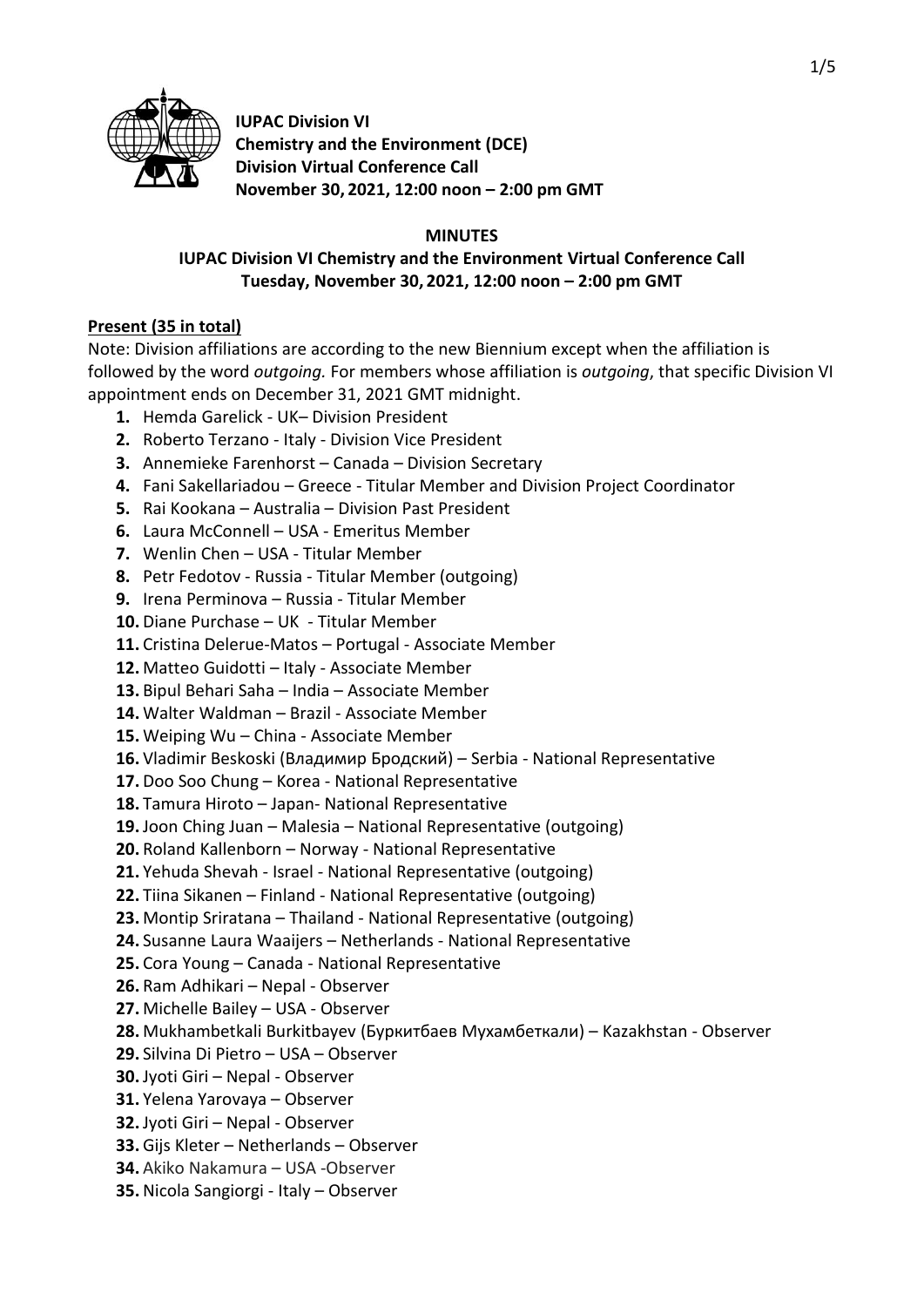**36.** Yehuda Shevah – Israel – Observer

**In Lieu of Regrets:** Bradley Miller (Titular Member), Bipul Saha (Associate Member) Weiping Wu (Associate Member), Baoshan Xing (Associate Member), Nadia Kandile (National Representative), Oluseun Popoola (National Representative), Diana Rabadjieva (National Representative), Jerome Francois (National Representative), Melanie Kah (National Representative)

## **MINUTES OF THE MEETING AGENDA**

# **1. Welcome and Introductions**

Hemda Garelick welcomed Division members and guests on the call. Participants on the call introduced themselves.

## **2. Approval of the Minutes of Division VI meetings of July 27 2021 and August 11, 2021, respectively**

The minutes pertaining the virtual Division VI Meeting in July 2021 were approved with the recommendation that the following will be added: *There was also a recommendation and approval at the meeting for two Emeritus Fellows: Dr. Yehuda Shevah and Dr. John Unsworth.*

The minutes pertaining the virtual Division VI Meeting in August 2021 were approved as is.

There was some further discussion about action items as it applied to the action items related to the July 2021 meeting.

**3. 2022-2023 IUPAC Division (VI) Chemistry and the Environment Membership** Hemda Garelick showed the 2022-2023 Division VI membership list on a slide

## **4. Update on the Division Budget**

Hemda Garelick informed the participants on the call that there is \$26,000 left in our budget for projects and that this would need to carry us until the end of 2022.

Laura McConnell indicated that there is always a possibility to apply for project committee funds if there are collaborations with other divisions so this could be helpful when needed.

Roberto Terzano mentioned that we have about \$20,000 in potential new projects lined up so our budget for additional projects would only be \$6,000. Thus, we need to be rather careful in accepting additional projects beyond the new projects that we have already lined up. However, we can still develop new projects for approval at a later time when funds are available. Proposals always take time to develop.

# **5. Division Projects**

# **5.1. Current Projects**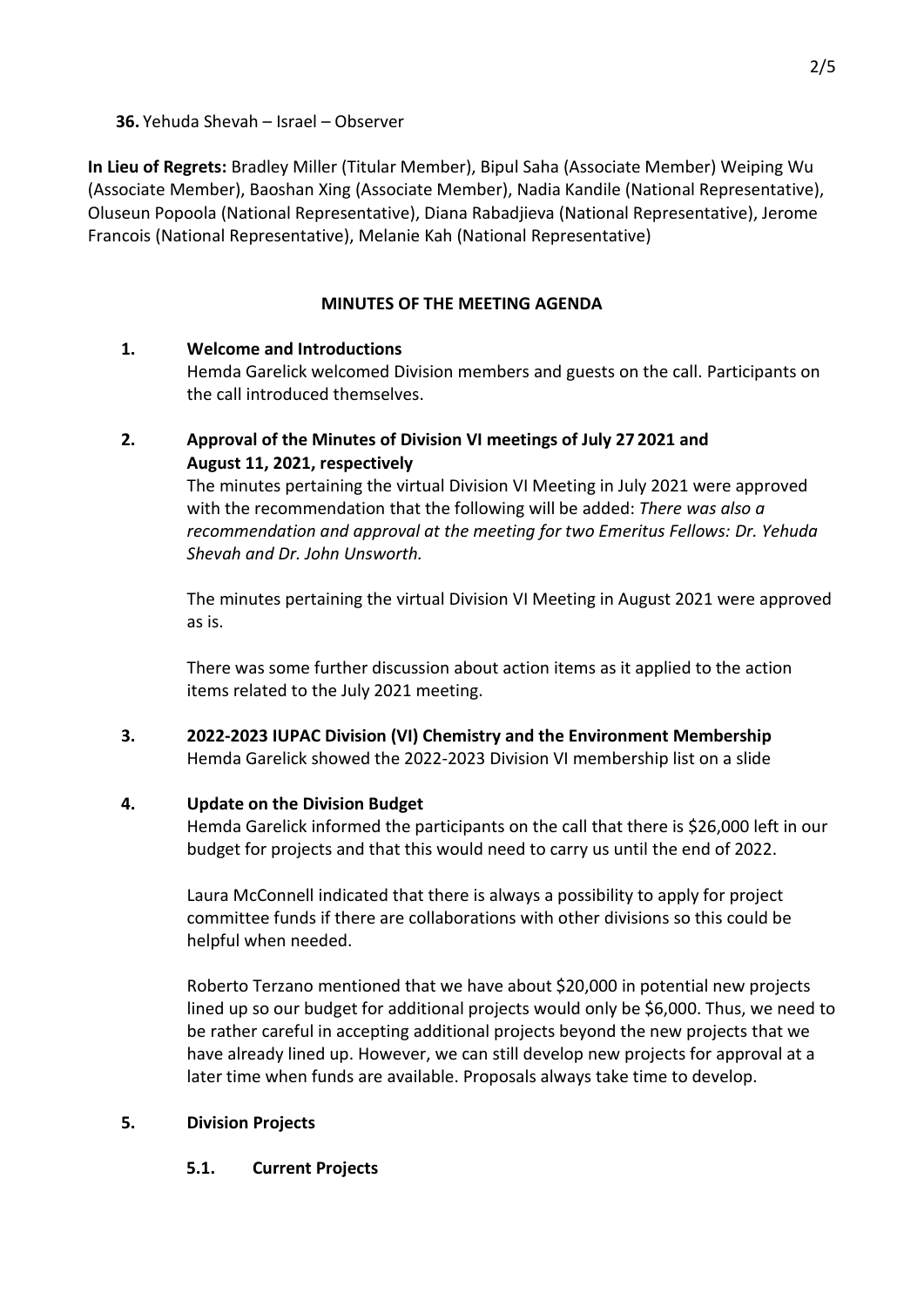Fani Sakellariadou informed participants on the call that there are 16 current projects. Some project leads have asked for an extension. Fani Sakellariadou proposed a six-month extension for a range of projects, and 12 months for two specific proposals. The Division members approved the following extensions:

| <b>Project Number</b>                 | <b>End date</b> |
|---------------------------------------|-----------------|
| 2015-056-3-600 Kalderis               | 30/06/2022      |
| 2014-026-3-600 Obare                  | 31/12/2022      |
| 2018-013-2-600 Shevah                 | 31/12/2022      |
| 2014-031-3-600 Purchase               | 30/06/2022      |
| 2016-047-1-600/2018-035-1-600 Xing    | 30/06/2022      |
| 2017-013-1-600 Racke                  | 30/06/2022      |
| 2018-014-1-600 Gubala                 | 30/06/2022      |
| 2014-032-1-600 Karpouzas              | 30/06/2022      |
| 2017-035-2-600 Kookana                | 30/6/2022       |
| 2016-016-2-600/2019-010-1-600 Kookana | 30/6/2022       |
| 2018-039-3-600 Sakellariadou          | 30/6/2022       |
| 2013-029-2-600 Kleter                 | 30/9/2022       |
| 2021-008-1-600 Purchase               | 31/3/2022       |
| 2019-026-2-600 Wu                     | 31/12/2022      |
| 2019-029-1-600 Miller                 | 31/12/2022      |
| 2020-020-2-600 Guidotti               | 31/12/2023      |

#### **5.2. Assessment/Approval of Submitted Project Proposals**

Fani Sakellariadou informs participants on the call of the titles of the new proposals received. These are:

- 1. Project "The global scenario and challenges of radioactive waste in the marine environment" submitted by Joon Ching Juan and Silvina A. Di Pietro.
- 2. Project "Conceptualization of definition and classification for humic substances" submitted by Irina Perminova.
- 3. Project "The role of mega ports in climate change" submitted by Fani Sakellariadou.
- 4. Project "Minimising Environmental Impacts of Tyre and Road Wear Particles" submitted by Divina Navarro.

Rai Kookana provided further information about the importance of the proposed project on tyre and road wear particles.

A range of other participants on the call provided updates on ongoing projects.

Project task group leaders are encouraged to circulate new proposals with the aim to move finalized proposals for a vote.

## **5.3. Call for (more) Proposals**

Laura McConnel mentioned that it would be good to highlight is proposals of how projects contribute to the UN Sustainable Development Goals.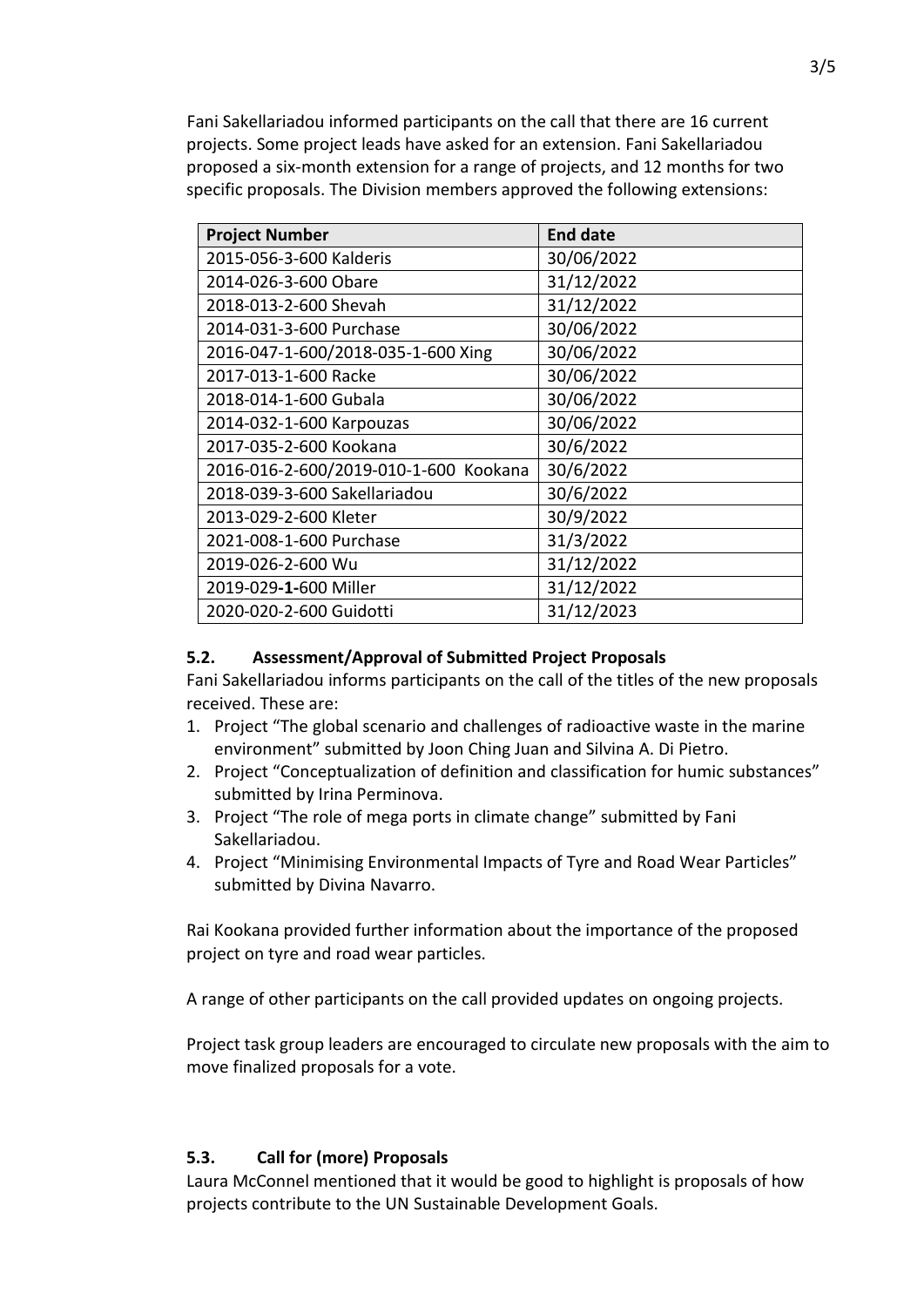There was a discussion about potential future projects one of which were discussed at the 2021 August Division meeting and is focused on carbon sequestration. Roberto Terzano encouraged the project on carbon sequestration to be developed because such topic is always of interest to IUPAC. Roberto Terzano also mentioned that there is a project on mass spectrometry in the works through another Division and will provide some information around this to Division members.

## **6. Advisory Committee, Subcommittee, and Interdivisional Committee Activities**

## **6.1. Committee Updates**

In the interest of time, no committee updates were provided.

## **6.2. Committee Representatives: Confirmation for the Next Biennium**

For the next biennium, it was agreed that Wenlin Chen will represent the Division on COCI. The representative for CCE in the next biennium will be Doo Soo Chung. The representative for ICTNS in the next biennium will be Irina Perminova.

Hemda Garelick indicated that we are still seeking a Division representative for CHEMWRAN and Division members interested in this should contact Hemda Garelick.

- **7. Reflections about the Virtual General Assembly and Congress, including Symposia**  Symposia organizers provided for a deliberation of their Congress Symposia, in the following order:
	- 1. The Environmental Impact of Fires. Organizers: Fani Sakellariadou, Roberto Terzano
	- 2. Emerging Technologies and Conservation Practices for Sustainable Agriculture and Public Health. Organizers: Annemieke Farenhorst, Laura McConnell, Diane Purchase
	- 3. A Healthy Intake: Environmental Pollutants in Air, Water, Food and their Removal. Organizers: Hind Al-Abadleh, Patrick Hayes, Bradley Miller, Kevin Wilkinson
	- 4. Sustainable Polymers Organizers: Nadia G Kandile, Christine Luscombe, Bulent Mertoglu, Wu Weiping

Subsequently, Hemda Garelick announced the winners of the poster competition. The winners were capture with a screenshot as follows:

# **Winners!**

- 1. 1st Place \$300 Award to Nansi Fakhri et al. "PM2.5 sources in the Eastern Mediterranean capital Beirut: chemical characterization and contribution to ambient concentrations"
- 2. 2<sup>nd</sup> Place \$200 Award to Mahshid Keramatnejad et al. "The Impact of Air Pollutants on the Biophysical Properties of A Model of Tear Film Lipid Layer".
- 1. 3rd Place \$100 Award to Andrés Villamil Hernández et al. "AN EXPERIENCE FOR SOIL RECOVERY AND FORTIFICATION FROM VERMICOMPOST".  $\blacksquare$  www.doughandraviau.com  $\cdot$  40 m  $\cdot$